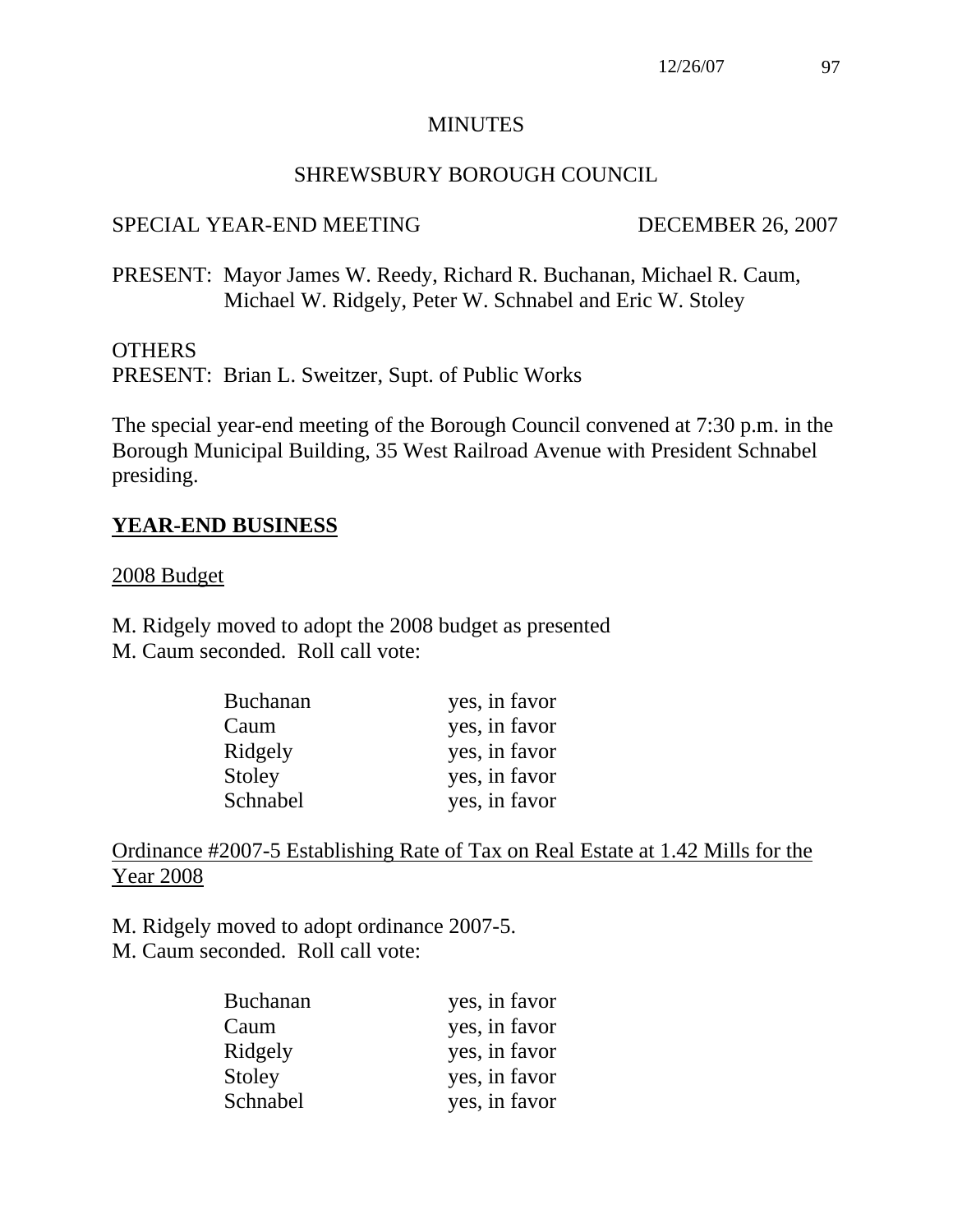12/26/07 98

Ordinance #2007-6 Re-Enacting the Continuing the Realty Transfer Tax and Earned Income Tax for the year 2008

M. Caum moved to adopt ordinance 2007-6. E. Stoley seconded. Roll call vote:

| <b>Buchanan</b> | yes, in favor |
|-----------------|---------------|
| Caum            | yes, in favor |
| Ridgely         | yes, in favor |
| Stoley          | yes, in favor |
| Schnabel        | yes, in favor |

# **OTHER YEAR-END BUSINESS**

# Animal Control Agreement with the S.P.C.A.

The shelter the Borough had been using has closed.

E. Stoley moved to sign the agreement with the York County S.P.C.A. for animal control for 2008.

R. Buchanan seconded. The motion carried with all in favor.

### Approval of Press Release

M. Ridgely moved to approve the Press Release as prepared by him listing the water rate increase to be an average of 8% depending on consumption and listing the sewer rate decrease to be an average of 10% depending on usage. Both rate structures have new rate tiers.

E. Stoley seconded. The motion carried with all in favor.

# Water and Sewer Rate Changes

R. Buchanan moved to approve the water rate increase and the sewer rate decrease effective for the first quarter billing of 2008. E. Stoley seconded. The motion carried with all in favor.

# Citizen Representative on Police Commission

Paul Crouse will be resigning due to his work schedule which won't allow him to attend the meetings.